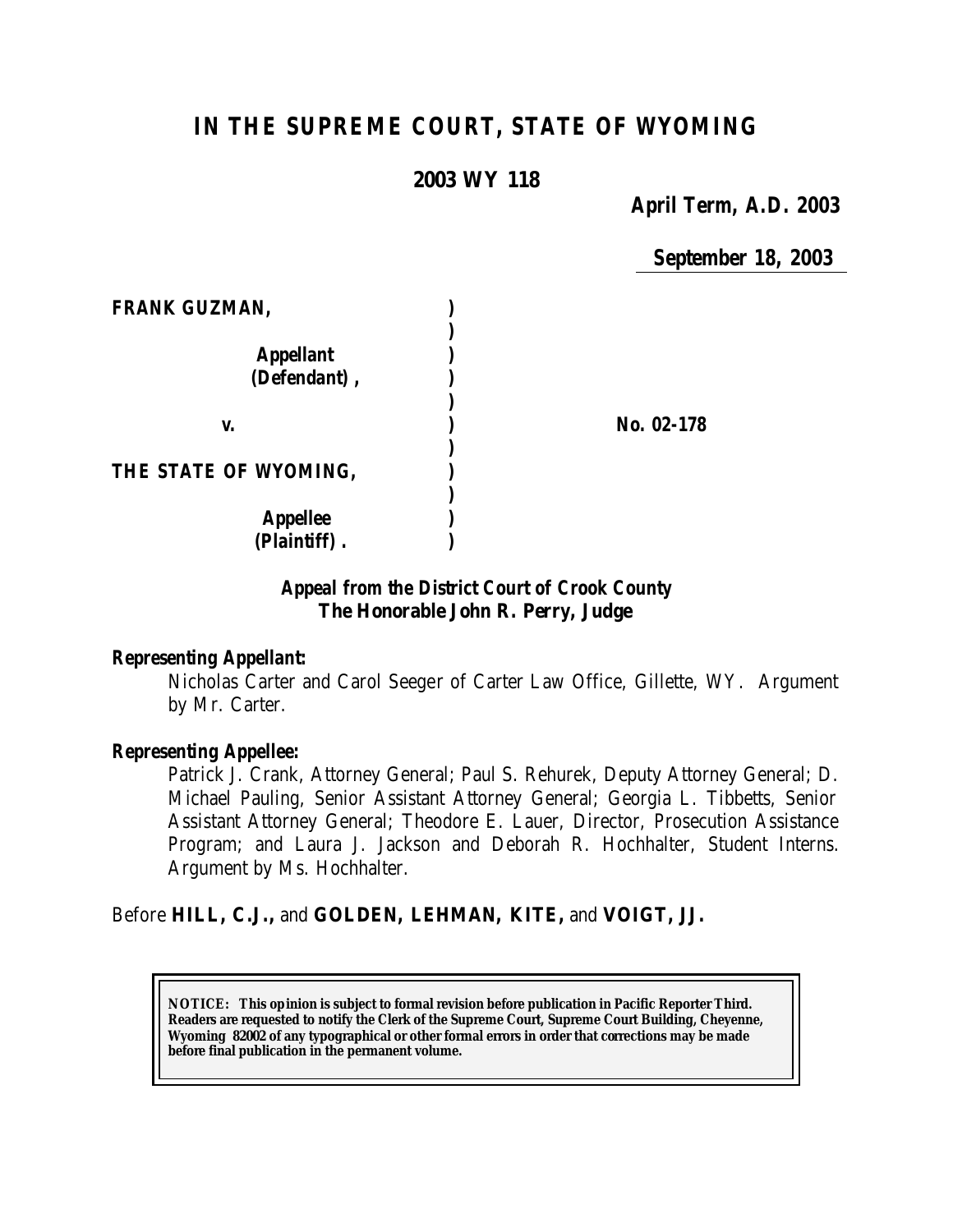#### **LEHMAN, Justice.**

[¶1] Appellant Frank Guzman entered a conditional plea of guilty to possession of methamphetamine in violation of Wyo. Stat. Ann. § 35-7-1031(c) (LexisNexis 2003). Guzman now asserts on appeal that evidence derived from a search of his vehicle should have been suppressed. Finding that the search of Guzman's vehicle was proper, we affirm.

#### *ISSUES*

[¶2] Guzman states the issues on appeal as follows:

A. Did the trial court err in denying Appellant's motion to suppress evidence based on its finding that the search of the Appellant's automobile was consensual?

B. Was the search and seizure of the automobile reasonable under the constitutions of the United States and State of Wyoming?

The State rephrases the issues as:

I. Did the trial court err in denying Appellant's motion to suppress evidence on the ground that Appellant consented to the search of the red Chevrolet Tahoe?

II. Apart from the question of consent, was the warrantless search of the red Chevrolet Tahoe unreasonable under the constitutions of the United States and the State of Wyoming?

# *FACTS*

[¶3] During the week of the Sturgis motorcycle rally, on August 8, 2001, State Troopers Clements and Tortorici were traveling westbound when they observed Guzman traveling eastbound on his motorcycle without the headlight illuminated. Noticing another patrol car following the motorcycle at some distance, Troopers Clements and Tortorici requested by radio that these officers handle the matter.

[¶4] Troopers Minard and Mann, in the second patrol car, stopped the motorcycle driven by Guzman. When Guzman was pulled over, a red Chevrolet Tahoe pulling a trailer and another motorcycle stopped to wait for him. Guzman was asked to produce his driver's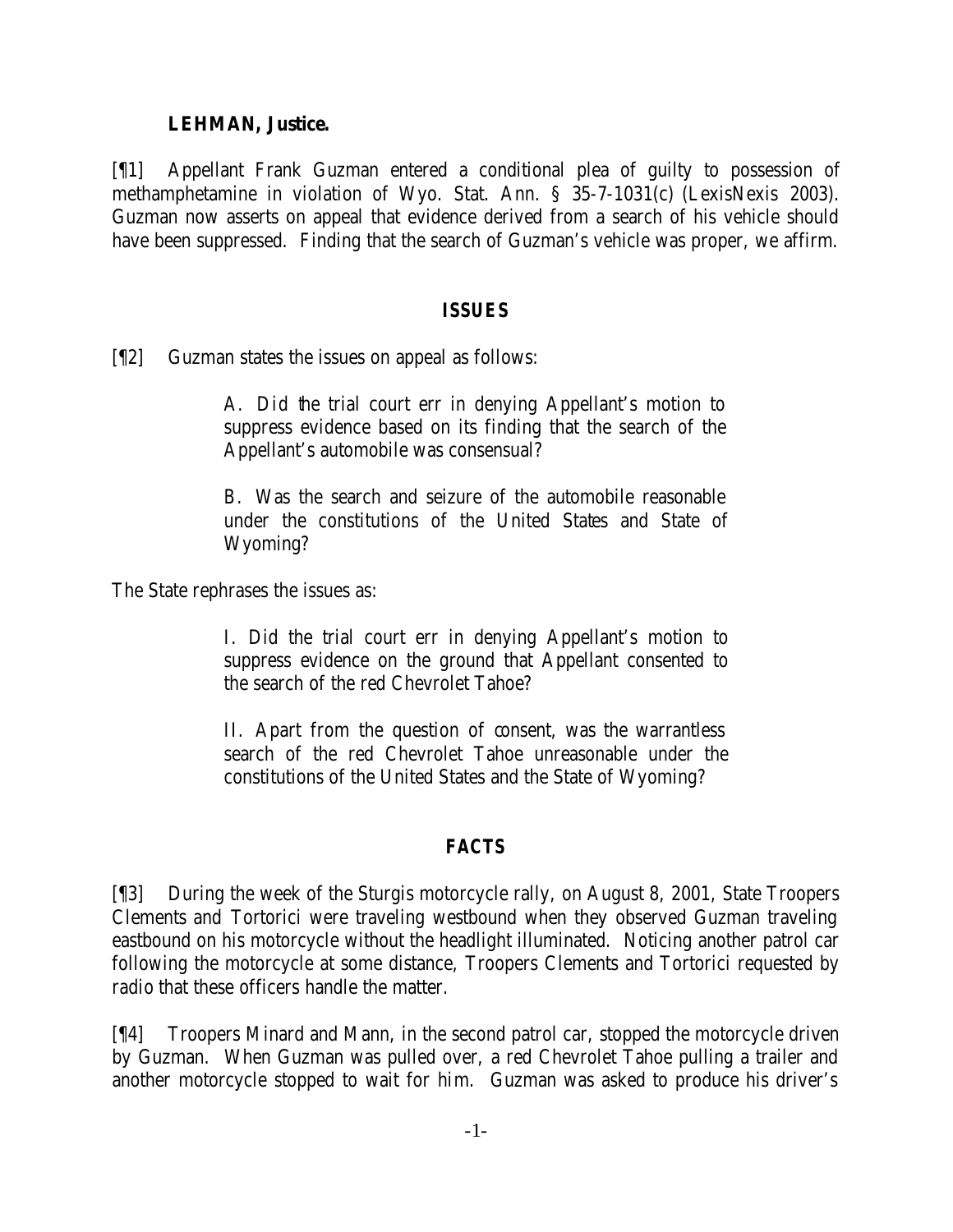license, registration, and insurance documentation. He was noticed to be wearing a t-shirt that had numerous marijuana leaves pictured on it with a related sayings. Guzman reached into his jacket, apparently to produce some of the documentation, but accidentally pulled out rolling papers which he quickly returned to his pocket. He then advised the troopers that the requested documentation was in the Tahoe.

[¶5] After looking in the Tahoe, Guzman was only able to produce an identification card. Upon running Guzman's information through the dispatch center, Trooper Mann learned that Guzman's driver's license was suspended. In addition, he learned that the motorcycle was not titled in Guzman's name. Guzman explained that the motorcycle belonged to his uncle and that he was going to sell it at the rally. In addition, Trooper Mann observed that the title to the motorcycle was improperly filled out, and the motorcycle had license plates that had been issued to a prior owner, not Guzman's uncle. Guzman also advised the troopers that the Tahoe belonged to his sister.

[¶6] Meanwhile, Troopers Clements and Tortorici pulled up behind the first patrol car to assist with the stop. They spoke with Orlando Garcia, the driver of the second motorcycle, and Michael Daniels, a hitchhiker and driver of the Tahoe. Both stated that they were traveling with Guzman to the rally. Daniels did not have a valid driver's license. Guzman and Daniels were then issued citations. Guzman stated that he would post a cash bond for both citations so that formal detention of Daniels and himself would be unnecessary. Each of the men were advised that neither Guzman nor Daniels could drive a vehicle. Garcia, the only one of the three that possessed a valid driver's license, agreed to place the motorcycles on the trailer and drive the Tahoe. To do so, Garcia pushed his motorcycle near the trailer. He then took off his vest and placed it on the rear seat of the Tahoe.

[¶7] During these events, Trooper Chatfield and his drug-sniffing dog also arrived at the scene. Trooper Clements told Trooper Chatfield to stick around, as they may need the dog's assistance because some suspicious things had been noticed. Trooper Chatfield then walked his dog around the motorcycle driven by Garcia and asked everyone to move back from the motorcycle for safety reasons. The dog alerted at the back end of Garcia's motorcycle and when asked if the officers could search his motorcycle, Garcia agreed, denying that any illegal drugs were on the motorcycle. Trooper Chatfield searched the motorcycle and found methamphetamine in two locations.

[¶8] After Garcia was arrested, the officers felt that they had probable cause to search the Tahoe because Garcia had, in their presence, left personal belongings in the vehicle. Guzman and Daniels confirmed that Garcia had previously been in the vehicle, and Garcia had other possessions in the Tahoe. When asked if the officers could search the vehicle, Guzman and Daniels gave permission and advised that no illegal drugs were in the vehicle unless there were drugs belonging to Garcia.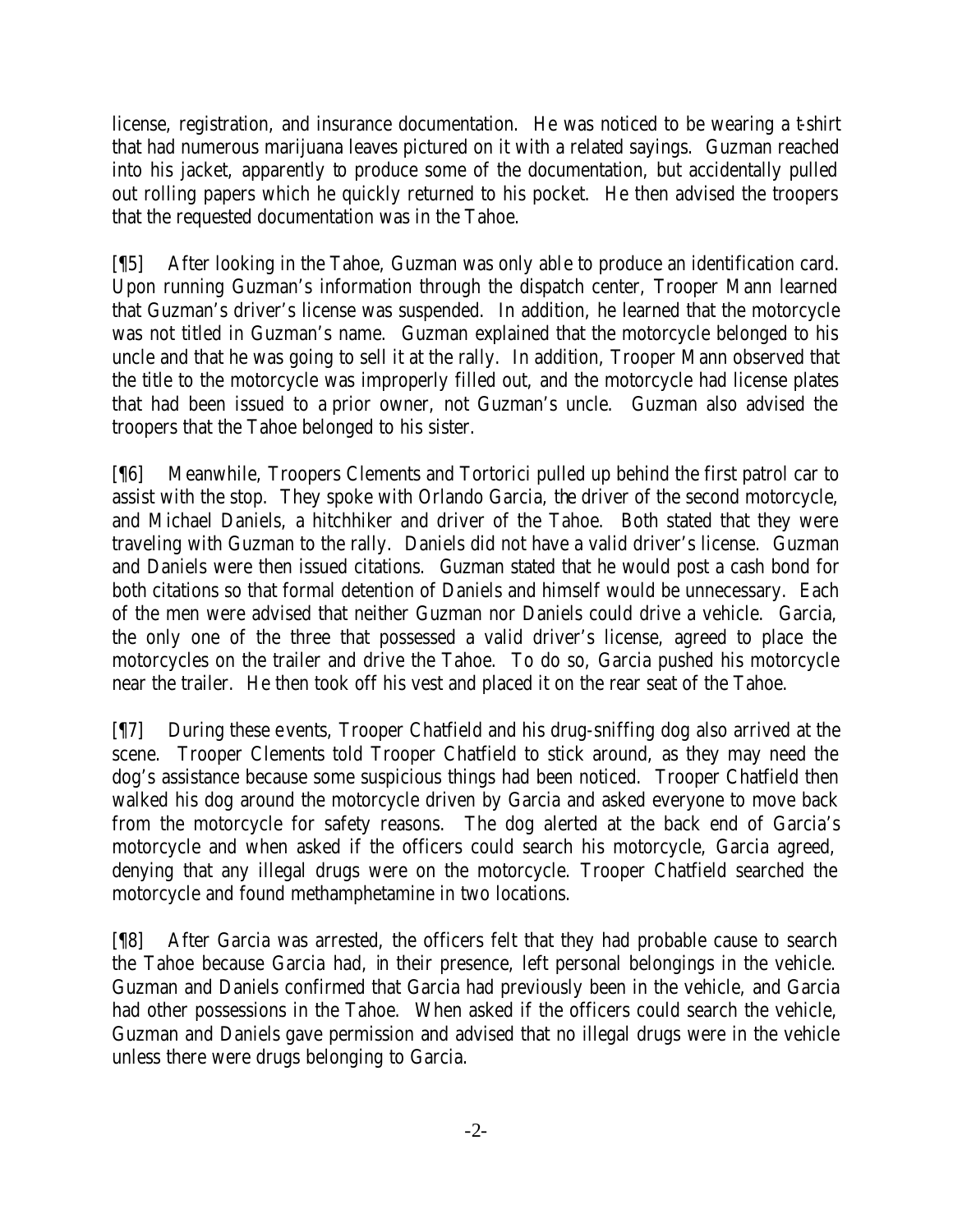[¶9] The search of the Tahoe began with the officers removing items from the vehicle and placing them in piles depending on whose possessions they were. The drug-sniffing dog then sniffed these possessions and moved to the Tahoe. While in the Tahoe near the driver's seat, the dog again alerted. Trooper Chatfield searched the area and discovered methamphetamine, cocaine, and marijuana hidden under the dashboard. Guzman was then arrested.

[¶10] After being charged, Guzman filed a motion to suppress the evidence found in the Tahoe. Upon hearing, the district court denied the motion. Guzman then entered a conditional plea of guilty to possession of methamphetamine, reserving the right to appeal the district court's ruling on his motion to suppress. This appeal followed.

# *STANDARD OF REVIEW*

[¶11] We recently recognized in *Hughes v. State*, 2003 WY 35, ¶10, 65 P.3d 378, ¶10 (Wyo. 2003):

> When reviewing a trial court's ruling on a motion to suppress, we apply the following standard:

> > We generally do not disturb evidentiary rulings made by a trial court unless the trial court abused its discretion. *Wilson v. State*, 874 P.2d 215, 218 (Wyo. 1994). In reviewing a trial court's ruling on a motion to suppress evidence, we do not interfere with the trial court's findings of fact unless the findings are clearly erroneous. *Gehnert v. State*, 956 P.2d 359, 361 (Wyo. 1998). We view the evidence in the light most favorable to the trial court's determination because the trial court has an opportunity at the evidentiary hearing to assess "the credibility of the witnesses, weigh the evidence, and make the necessary inferences, deductions, and conclusions." *Id*. The constitutionality of a particular search or seizure is, however, a question of law that we review *de novo*. *Id.*; *Jones v. State*, 902 P.2d 686, 690 (Wyo. 1995).

*Martindale v. State*, 2001 WY 52, ¶9, 24 P.3d 1138, ¶9 (Wyo. 2001) (quoting *Putnam v. State*, 995 P.2d 632, 635 (Wyo. 2000)).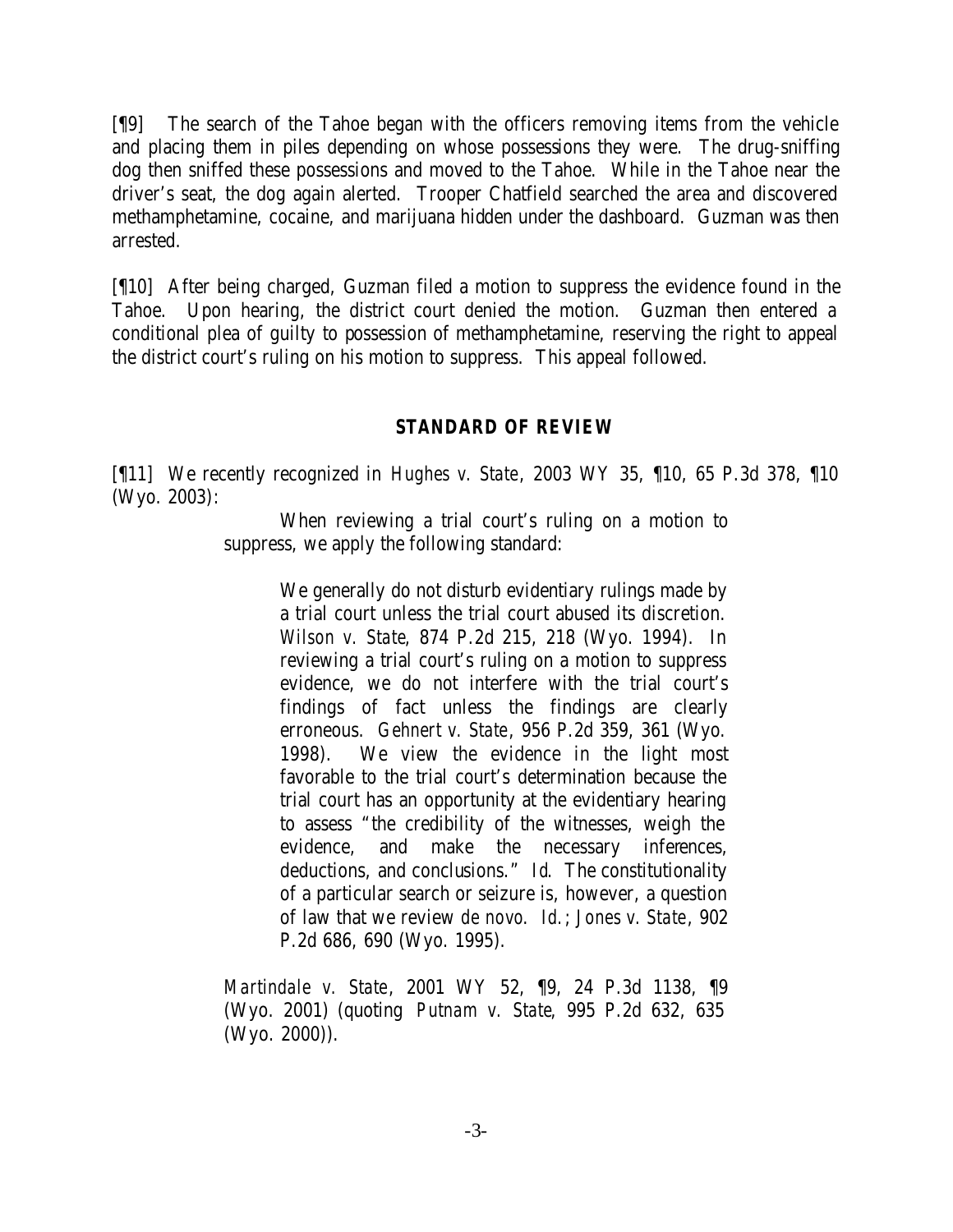#### *DISCUSSION*

#### *Consent to Search*

[¶12] Guzman challenges the search of his vehicle claiming that the district court's finding that the search was consensual was clearly erroneous based on the evidence presented. Specifically, Guzman argues that based on the testimony of three troopers given during his motion to suppress hearing, it is unclear that consent was given.

[¶13] We noted in *Hughes v. State*, at ¶11:

Both the Fourth Amendment to the United States Constitution and Article 1, Section 4 of the Wyoming Constitution provide citizens with protection from unreasonable searches and seizures. However, "[n]either the federal nor the state constitution forbids *all* searches and seizures; rather, they prohibit *unreasonable* searches and seizures." *Lancaster v. State*, 2002 WY 45, ¶61, 43 P.3d 80, ¶61 (Wyo. 2002) (citing *Guerra v. State*, 897 P.2d 447, 452 (Wyo. 1995)). We have stated that under both constitutions, warrantless searches and seizures are per se unreasonable, with a few specifically established exceptions. *Morris v. State*, 908 P.2d 931, 935 (Wyo. 1995). These specific exceptions include:

> 1) search of an arrested suspect and the area within his control; 2) a search conducted while in hot pursuit of a fleeing suspect; 3) a search and/or seizure to prevent the imminent destruction of evidence; 4) a search and/or seizure of an automobile upon probable cause; 5) a search which results when an object is inadvertently in the plain view of police officers while they are where they have a right to be; 6) a search and/or seizure conducted pursuant to consent; and 7) a search which results from an entry into a dwelling in order to prevent loss of life or property.

*Andrews v. State*, 2002 WY 28, ¶18, 40 P.3d 708, ¶18 (Wyo. 2002) (quoting *Dickeson v. State*, 843 P.2d 606, 610 (Wyo. 1992)).

[¶14] At the suppression hearing, the district court heard testimony from Guzman and three of the five troopers who were on the scene. In doing so, the district court assessed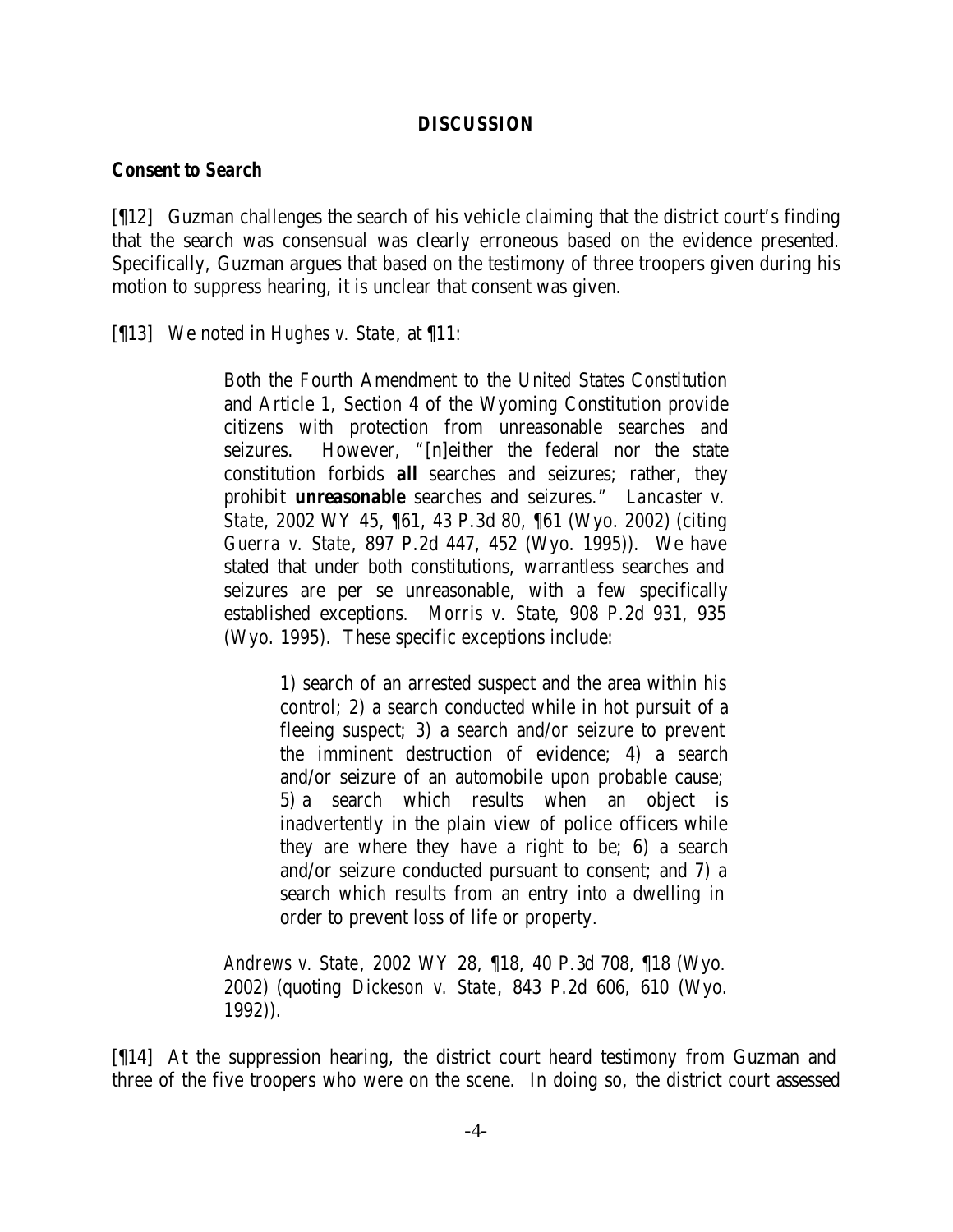the credibility of the witnesses, weighed the evidence, and found that consent was given to search the automobile. Specifically, the district court indicated in its decision letter: "Essentially, Mr. Guzman's statement to the troopers was that if there were any drugs in the Tahoe, they belonged to Mr. Garcia and the troopers could search it if they wanted to."

[¶15] Not surprisingly, Guzman denied ever giving his consent for the vehicle to be searched. The record indicates that Trooper Chatfield did not have any discussions with Guzman. Therefore, he could not have obtained Guzman's consent to search the automobile. When questioned about what he had heard concerning Guzman's alleged consent to search his vehicle, Trooper Clements indicated that he did not recall any conversations regarding this topic. Nevertheless, Trooper Clements also explained that even though he was present during this time frame, he was in charge of taking care of Garcia.

[¶16] Trooper Mann, however, testified that upon becoming aware that the officers intended to search the vehicle because Garcia had possessions within the vehicle, Guzman clearly indicated that a search would be fine because there were no drugs in the vehicle. Upon further questioning by counsel and by the district court, Officer Mann reiterated that Guzman authorized the search of the vehicle and stated that there were no drugs in the vehicle unless they were in Garcia's possessions. The district court found such testimony to support a finding of consent to search the vehicle and, therefore, denied Guzman's motion to suppress.

[¶17] Upon our review of the record, we hold the district court's decision is supported by the evidence received at the hearing. As indicated previously, when reviewing a trial court's ruling on a motion to suppress, 1) we will not interfere with the trial court's findings of fact unless the findings are clearly erroneous, and 2) we must view the evidence in the light most favorable to the trial court's determination because the trial court has an opportunity at the evidentiary hearing to assess the credibility of the witnesses, weigh the evidence, and make the necessary inferences, deductions, and conclusions. *Hughes*, at ¶10.

[¶18] Guzman argues that the testimony of Trooper Mann, standing by itself, does not support a finding that Guzman consented to the search of his vehicle. We do not agree. Such positive testimony can and, in this instance, did provide a sufficient basis for a finding of consent to search. Moreover, we do not agree with Guzman's inference that each and every officer who was at the scene must be shown to have heard the authorization to search before it can be concluded that consent was given. The only requirement is that consent is established by reliable and sufficient evidence. It is the district court's function to assess the credibility of the witnesses, weigh the evidence, and make the necessary inferences, deductions, and conclusions. In denying Guzman's motion to suppress, the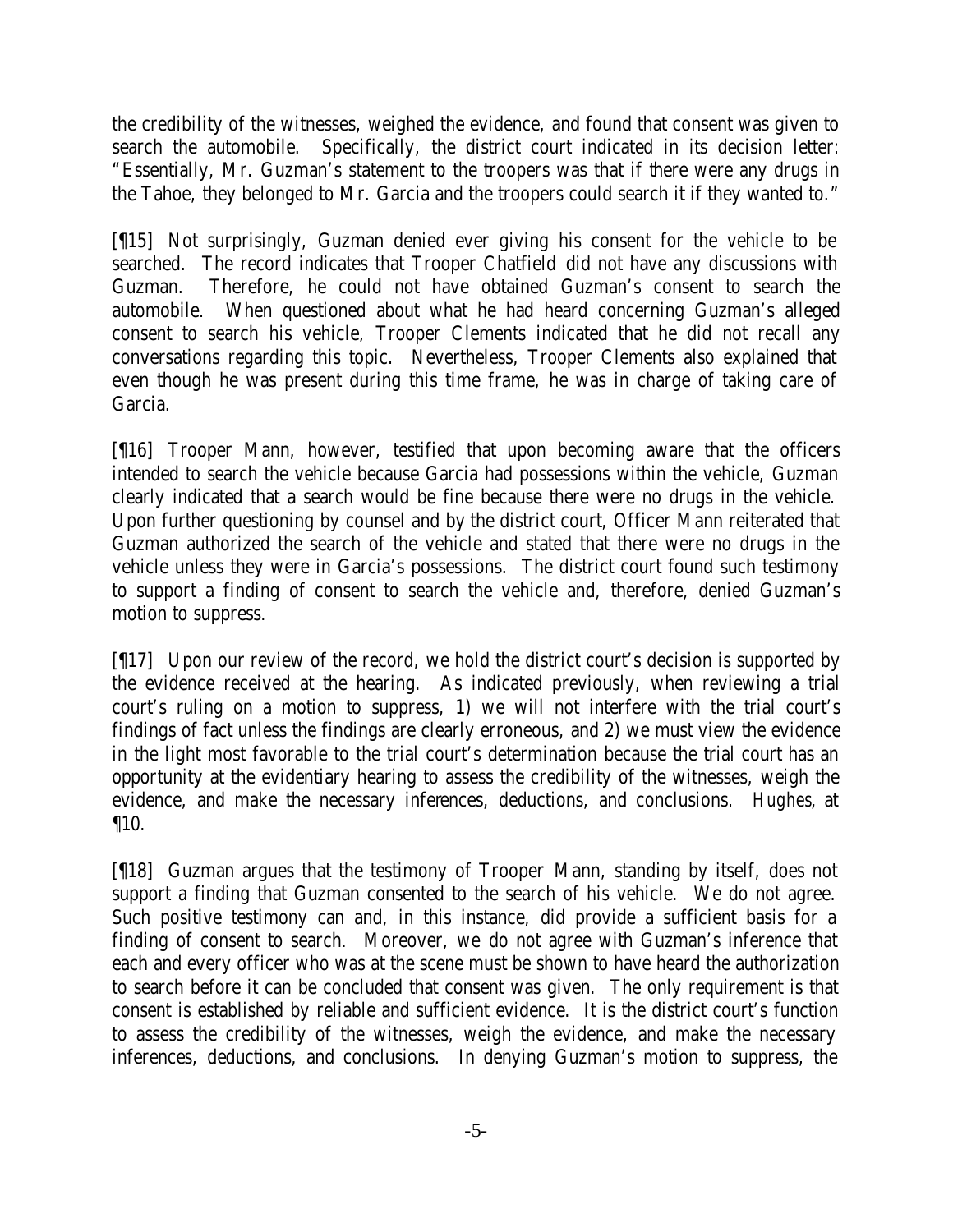district court found Trooper Mann's testimony more reliable and credible. Simply stated, Guzman has failed to show that the district court's finding was clearly erroneous.

[¶19] Guzman would also have us believe that the totality of the circumstances shows that any consent obtained cannot be considered voluntary and would, therefore, not be legal consent. In particular, Guzman argues that there were between four to five officers present at the scene, with three patrol cars and two police  $\log s$ <sup>1</sup>. He then posits that such a showing of force weighs against the conclusion that Guzman voluntarily gave his consent but was rather forced to "submit" or "acquiesce" to the search. This argument is refuted by the fact that Trooper Mann's testimony makes it clear that Guzman affirmatively gave his consent to search the vehicle because, according to him, there were no drugs in the vehicle unless they belonged to Garcia. Guzman's response was not a mere submission to the will of the officers, as he did not merely shrug or give an indefinite response. Rather, Guzman affirmatively consented to the search of the Tahoe. In addition, the troopers did not at any time threaten Guzman or all "gang up" on him in any way. As indicated earlier, the additional officers were primarily responsible for the other persons at the scene.

[¶20] Furthermore, given the fact that there were two motorcycles, an automobile, and three citizens somewhat spread out at the scene, the use of five troopers and a drug-sniffing dog is not, in itself, unreasonable to assure officer safety. Moreover, the fact that the officers had earlier concluded that they had probable cause to search the Tahoe does not establish that the consent given by Guzman before the search was involuntary.

[¶21] Finally, Guzman argues that if he gave voluntary consent, that consent was limited to the officers searching Garcia's possessions not the entire vehicle. The verbal communication of Guzman, however, demonstrates that consent was given to search the Tahoe itself, and not just Garcia's possessions which were in the vehicle. Again, Trooper Mann affirmatively testified that when one of the officers indicated that they would need to search the vehicle since Garcia had possessions in that vehicle and had earlier been in the vehicle, Guzman positively indicated that the search of the vehicle could be conducted because there were no drugs in the vehicle unless they belonged to Garcia.

# *Probable Cause*

l

[¶22] In his last issue on appeal, Guzman argues that the troopers did not have probable cause to search his vehicle and, therefore, the search was unreasonable. Having concluded that sufficient evidence existed for the district court to conclude that voluntary consent was given by Guzman to search the Tahoe, this issue is rendered moot and we, therefore, do not address it.

<sup>&</sup>lt;sup>1</sup> The latter portion of the videotape of the occurrence apparently shows the presence of a second dog. However, testimony at the suppression hearing indicates that only one drug-sniffing police dog was present.